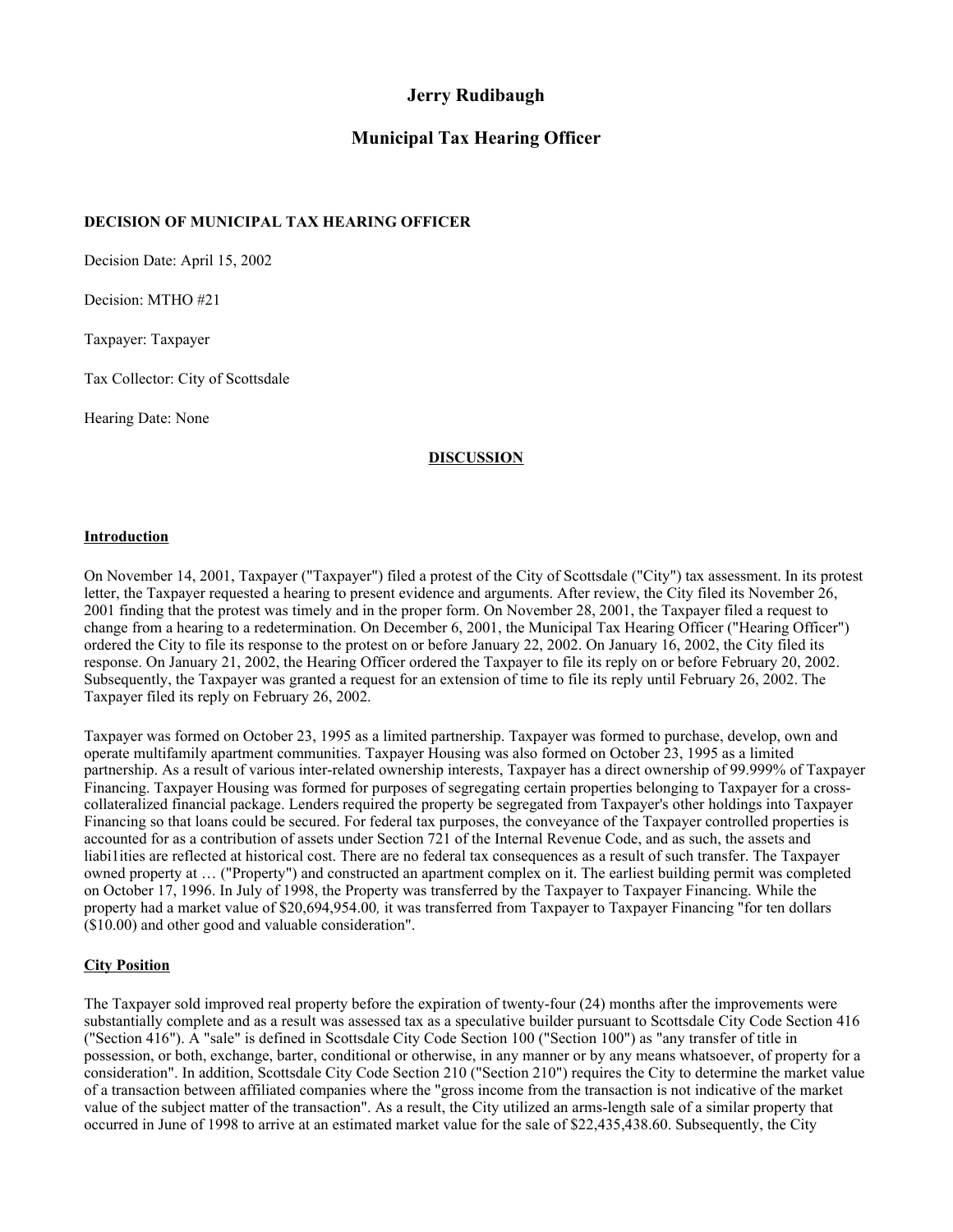reduced the estimated market value to \$20,694,954.00 based on additional information provided by the Taxpayer.

While the Taxpayer argued that the transfer was not one "for a consideration" and thus no sale took place, the City disputed that argument. The City asserted that the Taxpayer signed and filed a Warranty Deed on July 17, 1998 which stated the following: "Taxpayer Housing Limited Partnership... for Ten Dollars (\$10.00) and other good and valuable consideration, in hand paid, hereby sells and conveys to Taxpayer Financing Limited Partnership ... the real property in the County of Maricopa and State of Arizona that is legally described...". According to the City, the code does not required consideration to be equal to the property received, just that it be present. The Warranty Deed signed by the Taxpayer clearly states that there was consideration present. As a result, the City asserts the Taxpayer's transfer to a related entity is taxable.

#### **Taxpayer Position**

The Taxpayer requested the audit assessment be vacated because there was no "sale". According to the Taxpayer, there was simply a transfer for title purposes only with nominal consideration stated so that the deed could not be later challenged as invalid. The Taxpayer argued that the City's response ignores the realities of the action in question and seeks to impose a tax because a deed was filed which contained the general boilerplate language that \$10 dollars and other good and valuable consideration was paid for the property. According to the Taxpayer, the Property was contributed by Taxpayer to Taxpayer Financing solely to collateralize a loan for financing purposes. The Affidavit of Value submitted with the deed indicated that the contribution of the property was between related parties and the "sale price" was \$0.00. Further, the Taxpayer asserted that because Taxpayer owned such a significant and substantial percentage of Taxpayer Financing, Taxpayer remained in control of the Property and continued to treat it exactly the same after the transfer. The Taxpayer argued that the financing technique used for this transaction was not designed to avoid tax but was required in order for lenders to secure their rights. Lastly, the Taxpayer asserts that to tax such a transaction is contrary to the commonly understood scope of the speculative builder tax and will cause serious problems in the construction financing industry.

#### **ANALYSIS**

The sole issue in this matter is whether or not there was a sale pursuant to Section 100 of the City code. If there was a sale, then it is clear the transaction would be taxable pursuant to Section 416. It is also clear that in order to have a sale pursuant to Section 100 there must be consideration for the Property. The Property valued at over \$20 million was transferred to Taxpayer Financing solely for financing purposes for \$10.00. The same people owned and operated the Property after the transfer. While the City as argued that nominal consideration is sufficient under the Section 100 in order to have a sale, the Hearing Officer does not reach the same conclusion. If the City intended nominal consideration to be sufficient pursuant to Section 100, the Hearing Officer concludes the City would have clearly stated that in Section 100. In addition to the lack of consideration, the Hearing Officer also finds it important that the Taxpayer had a legitimate purpose for the transfer other than avoidance of taxes. The Hearing Officer concludes, under the circumstances herein, there was not consideration given for the Property, as a result, there was no sale pursuant to Section 100. The protest of the Taxpayer is granted.

#### **CONCLUSIONS OF LAW**

1. Pursuant to ARS Section 42-6056, the Municipal Tax Hearing Officer is to hear all reviews of petitions for hearing or redetermination under the Model City Tax Code.

2. Section 416 imposes a tax on speculative builders on the selling price of improved property.

3. Section 100 requires there to be consideration given in exchange for improved property in order for there to be a sale.

4. There was not consideration given for the Property when it was transferred from Taxpayer to Taxpayer Financing.

5*.* The Taxpayer's protest should be granted.

#### **FINDINGS OF FACT**

1. On November 14, 2001, Taxpayer filed a protest of the City's tax assessment.

2. On November 26, 2001, the City filed a finding that the protest was timely and in the proper form.